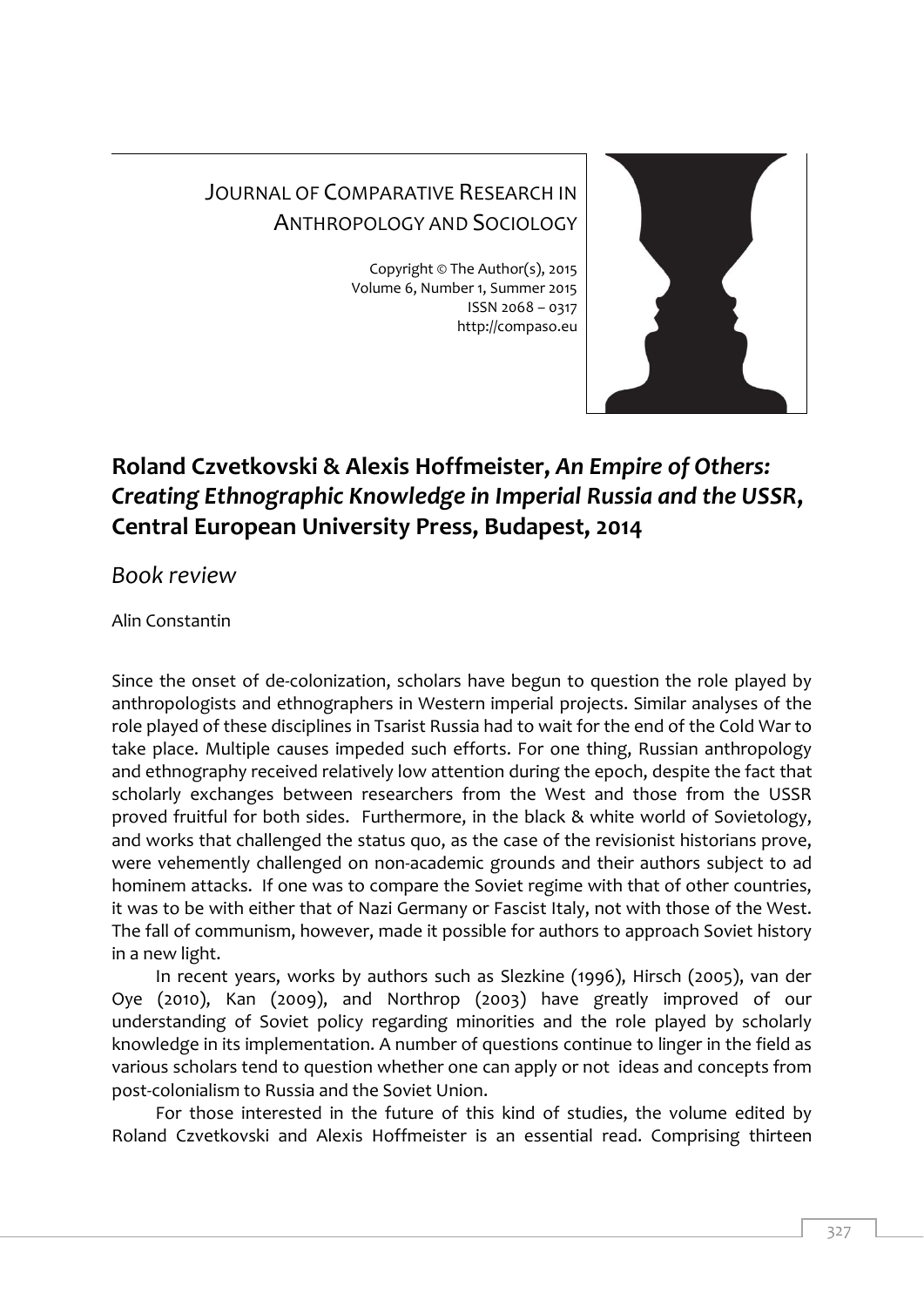essays thematically split into three categories ("Paradigms", "Representations" and "Peoples"), the present volume approaches themes such as the role played by anthropologists and ethnographers in imperial policy, the manner in which minorities where affected by their efforts, or the state of these disciplines in the Soviet Union.

As stated in the introduction, the point of the book is not to provide a history of Russian anthropology per se, but rather an image of the discursive patterns that developed during the Imperial and Soviet period within the discipline (though some essays, such as the ones by Marina Mogilner and Roland Cvetkovski are far more historical in character and require from the reader a certain familiarity with Russian ethnography, ethnology and anthropology in order to fully appreciate them).

A number of essays directly address the applicability of Edward Said's theories regarding Orientalism to Russia and the Soviet Union. Sergey Abashin, in his essay on the scholarship of Uzbek ethnogenesis developed during the Stalinist period, expresses his desire to display a complexity that is veiled behind designations such as those used by Edward Said (p. 147). But theoretical complexity should not amount to lack of clarity: switching back and forth between names, ethnicities and historical periods, the reader gets lost in this informational muddle without fully grasping anything. Much more successful in this attempt is Christian Dettmering, who focuses on the involvement of ethnographers in Tsarist Russia's conquest of the Caucasus. Dettmering reveals the following: when ethnographical advice that was more likely to contribute to the Russian military effort it was ignored, while when authorities followed their lead, the improper theoretical understanding of the zone made things worse, which brings him to conclude that "ethnography impeded rather than enhanced policies towards the Vainakh people" (p. 367). This example forces us to carefully note the modes and means of communications between those who study a population and those who rule over them when looking at about situations placed at confines between the history of anthropology and the history of colonialism.

Along these lines, Sergey Glebov's essay on the role played by exiled narodniks enlisted in imperial investigations in the production of ethnographical knowledge regarding Siberia. Wacław Sieroszwski, a Polish political exile to Siberia turned ethnographer and novelist, became in his own right an object of detailed investigation for the Russian authorities, as "the imperial police compiled a medical file on the exile, which contained information on his diseases [...] and measurements of Sieroszwski's own skull" (p. 308). Finally, Roland Cvetkovski finds that Said's theory of orientalism is of no use in the analysis of Tsarist ethnographic exhibitions, as they were "no mirror of the imperial self" (p. 251).

Before being able to compare the role played by ethnography and anthropology in the case of Tsarist/Soviet imperial policy and that of Western empires, it is important to understand their specificities in order not to superimpose our conceptions on the Russian example. Alexis Hofmeister's comparison of the development of ethnographic theory in Russia and Britain offers an important starting point for such effort, but towards the end the essay feels rushed and would make the object of a stand-alone study rather than a piece in an anthology. Sergei Alymov's piece on Marrism makes a